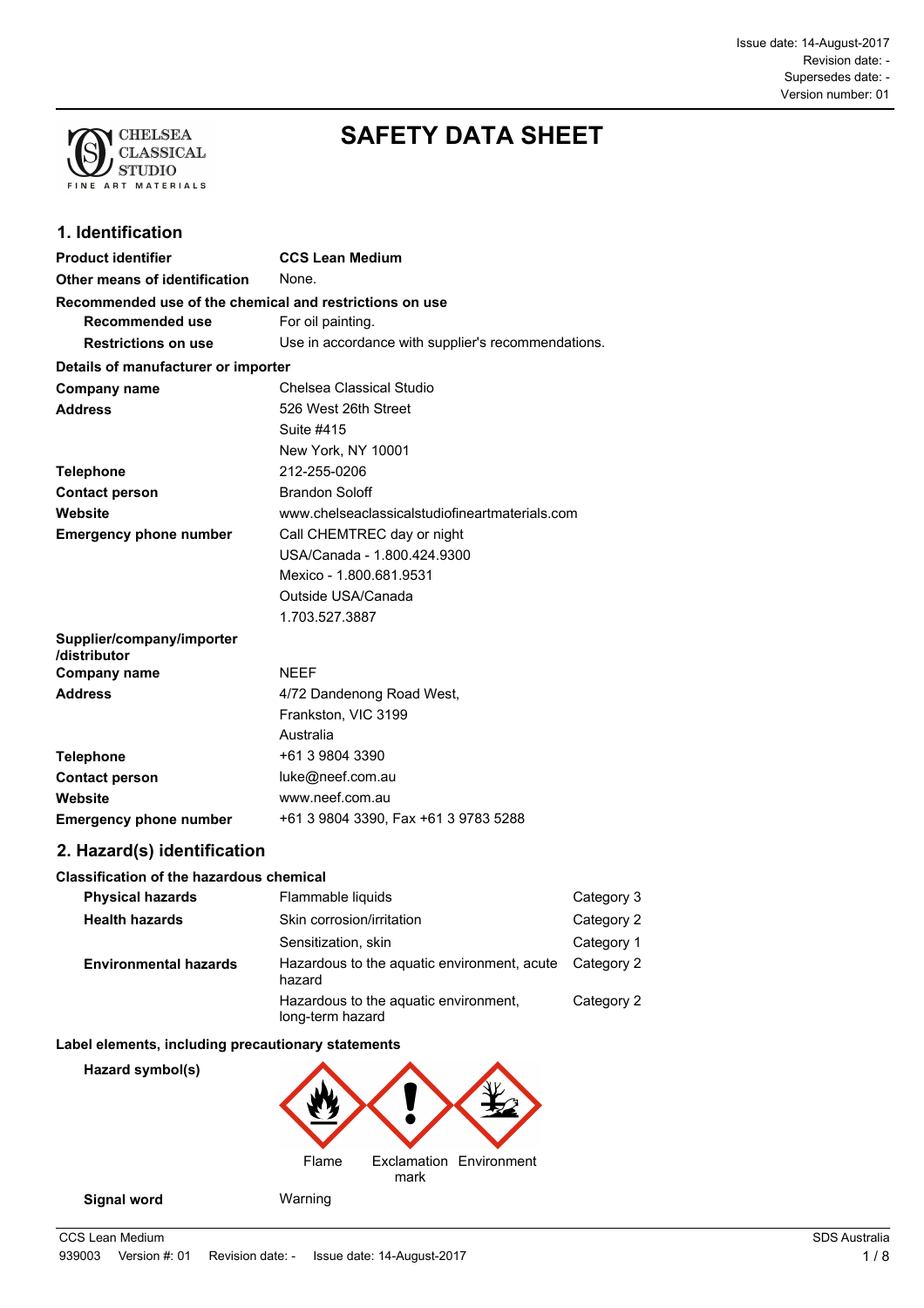| Hazard statement(s)                                    | Flammable liquid and vapour. Causes skin irritation. May cause an allergic skin reaction. Toxic to<br>aquatic life with long lasting effects.                                                                                                                                                                                                                                                                                                                                                                                                              |
|--------------------------------------------------------|------------------------------------------------------------------------------------------------------------------------------------------------------------------------------------------------------------------------------------------------------------------------------------------------------------------------------------------------------------------------------------------------------------------------------------------------------------------------------------------------------------------------------------------------------------|
| <b>Precautionary statement(s)</b>                      |                                                                                                                                                                                                                                                                                                                                                                                                                                                                                                                                                            |
| <b>Prevention</b>                                      | Keep away from heat/sparks/open flames/hot surfaces. No smoking. Keep container tightly<br>closed. Ground/bond container and receiving equipment. Use explosion-proof<br>electrical/ventilating/lighting equipment. Use only non-sparking tools. Take precautionary<br>measures against static discharge. Wear protective gloves/protective clothing/eye protection/face<br>protection. Wash thoroughly after handling. Avoid breathing vapours. Contaminated work clothing<br>must not be allowed out of the workplace. Avoid release to the environment. |
| <b>Response</b>                                        | IF ON SKIN (or hair): Remove/Take off immediately all contaminated clothing. Rinse skin with<br>water/shower. If skin irritation or rash occurs: Get medical advice/attention. Take off contaminated<br>clothing and wash before reuse. In case of fire: Use appropriate media for extinction. Collect<br>spillage.                                                                                                                                                                                                                                        |
| <b>Storage</b>                                         | Store in a well-ventilated place. Keep cool.                                                                                                                                                                                                                                                                                                                                                                                                                                                                                                               |
| <b>Disposal</b>                                        | Dispose of contents/container in accordance with local/regional/national/international regulations.                                                                                                                                                                                                                                                                                                                                                                                                                                                        |
| Other hazards which do not<br>result in classification | None known.                                                                                                                                                                                                                                                                                                                                                                                                                                                                                                                                                |
| Supplemental information                               | None.                                                                                                                                                                                                                                                                                                                                                                                                                                                                                                                                                      |

# **3. Composition/information on ingredients**

#### **Mixture**

| Identity of chemical ingredients | <b>CAS</b> number and other<br>unique identifiers | <b>Concentration of</b><br>ingredients |
|----------------------------------|---------------------------------------------------|----------------------------------------|
| Lavender Spike Oil               | 8016-78-2                                         | 45 - 55                                |
| Linseed oil                      | 8001-26-1                                         | 45 - 55                                |
|                                  |                                                   |                                        |

**Composition comments**

All concentrations are in percent by weight unless ingredient is a gas. Gas concentrations are in percent by volume.

# **4. First-aid measures**

#### **Description of necessary first aid measures**

| <b>Inhalation</b>                                                    | Move to fresh air. Call a physician if symptoms develop or persist.                                                                                                                                                                                                                      |
|----------------------------------------------------------------------|------------------------------------------------------------------------------------------------------------------------------------------------------------------------------------------------------------------------------------------------------------------------------------------|
| <b>Skin contact</b>                                                  | Take off immediately all contaminated clothing. If skin rash or an allergic skin reaction develops,<br>get medical attention. Rinse skin with water/shower. Wash contaminated clothing before reuse.                                                                                     |
| Eye contact                                                          | Immediately flush eyes with plenty of water for at least 15 minutes. Remove contact lenses, if<br>present and easy to do. Get medical attention if irritation develops and persists.                                                                                                     |
| Ingestion                                                            | Rinse mouth. Get medical attention if symptoms occur.                                                                                                                                                                                                                                    |
| <b>Personal protection for first-aid</b><br>responders               | Ensure that medical personnel are aware of the material(s) involved, and take precautions to<br>protect themselves.                                                                                                                                                                      |
| <b>Symptoms caused by exposure</b>                                   | Direct contact with eyes may cause temporary irritation. Skin irritation. May cause redness and<br>pain. Sensitisation.                                                                                                                                                                  |
| <b>Medical attention and special</b><br>treatment                    | Provide general supportive measures and treat symptomatically. Thermal burns: Flush with water<br>immediately. While flushing, remove clothes which do not adhere to affected area. Call an<br>ambulance. Continue flushing during transport to hospital. Keep victim under observation. |
| 5. Fire-fighting measures                                            |                                                                                                                                                                                                                                                                                          |
| <b>Extinguishing media</b>                                           |                                                                                                                                                                                                                                                                                          |
| Suitable extinguishing<br>media                                      | Water fog. Foam. Dry chemical powder. Carbon dioxide (CO2).                                                                                                                                                                                                                              |
| Unsuitable extinguishing<br>media                                    | Do not use water jet as an extinguisher, as this will spread the fire.                                                                                                                                                                                                                   |
| Specific hazards arising from<br>the chemical                        | By heating and fire, toxic vapours/gases may be formed.                                                                                                                                                                                                                                  |
| Special protective equipment<br>and precautions for fire<br>fighters | Self-contained breathing apparatus and full protective clothing must be worn in case of fire.                                                                                                                                                                                            |
| Fire fighting<br>equipment/instructions                              | In case of fire and/or explosion do not breathe fumes. Move containers from fire area if you can do<br>so without risk.                                                                                                                                                                  |
|                                                                      |                                                                                                                                                                                                                                                                                          |

**Hazchem Code** 3Y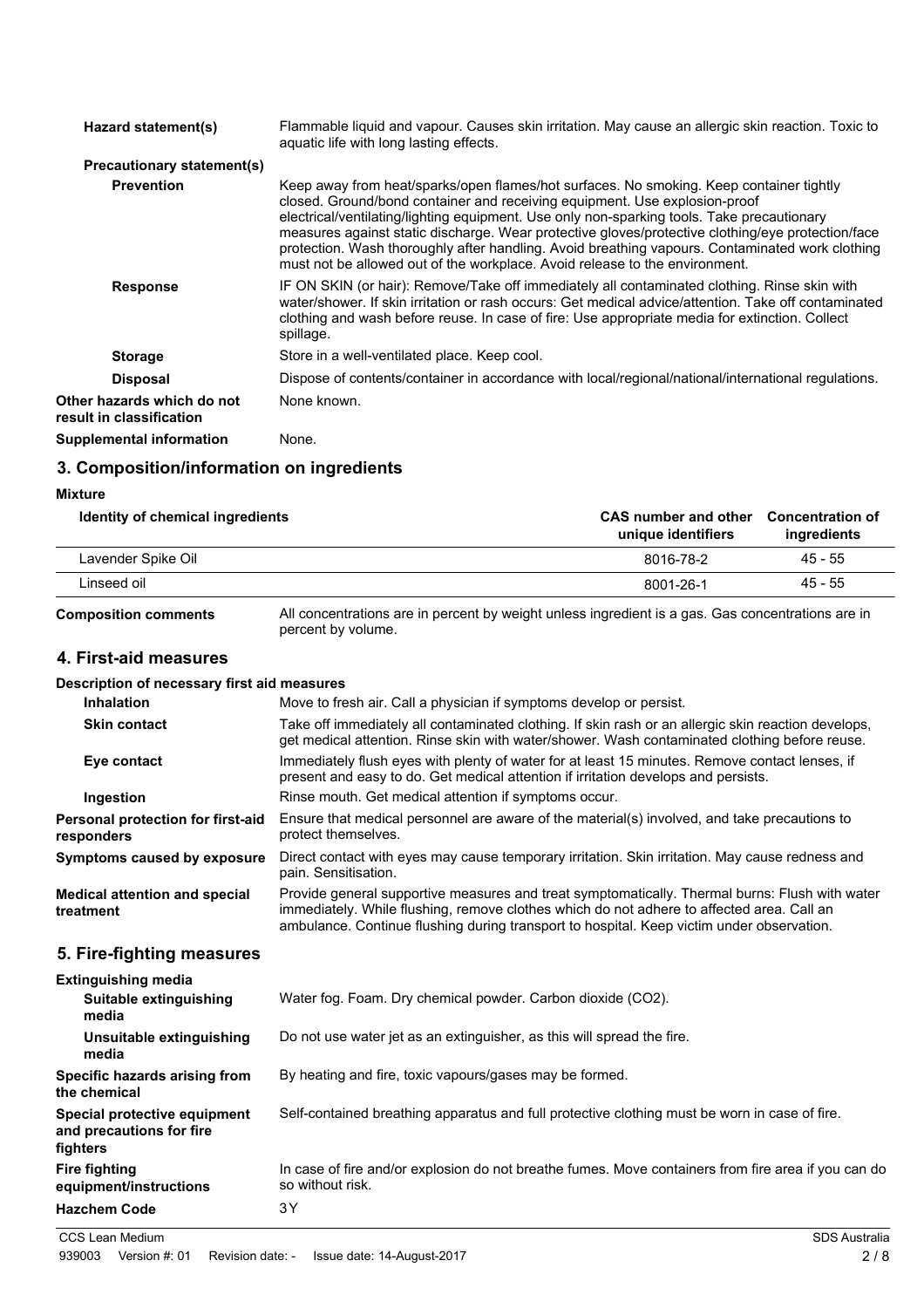General fire hazards Flammable liquid and vapour.

# **6. Accidental release measures**

#### **Personal precautions, protective equipment and emergency procedures**

| For non-emergency<br>personnel                                  | Keep unnecessary personnel away. Eliminate all ignition sources (no smoking, flares, sparks, or<br>flames in immediate area). Ventilate closed spaces before entering them. Local authorities should<br>be advised if significant spillages cannot be contained. For personal protection, see section 8 of<br>the SDS.                                                                                                                                                                                                                             |
|-----------------------------------------------------------------|----------------------------------------------------------------------------------------------------------------------------------------------------------------------------------------------------------------------------------------------------------------------------------------------------------------------------------------------------------------------------------------------------------------------------------------------------------------------------------------------------------------------------------------------------|
| For emergency responders                                        | Wear appropriate protective equipment and clothing during clean-up.                                                                                                                                                                                                                                                                                                                                                                                                                                                                                |
| <b>Environmental precautions</b>                                | Avoid discharge into drains, water courses or onto the ground.                                                                                                                                                                                                                                                                                                                                                                                                                                                                                     |
| <b>Methods and materials for</b><br>containment and cleaning up | Keep combustibles (wood, paper, oil etc) away from spilled material. Take precautionary measures<br>against static discharge. Use only non-sparking tools.                                                                                                                                                                                                                                                                                                                                                                                         |
|                                                                 | Large Spills: Stop the flow of material, if this is without risk. Dike the spilled material, where this is<br>possible. Use a non-combustible material like vermiculite, sand or earth to soak up the product<br>and place into a container for later disposal. Following product recovery, flush area with water.                                                                                                                                                                                                                                 |
|                                                                 | Small Spills: Absorb with earth, sand or other non-combustible material and transfer to containers<br>for later disposal. Clean surface thoroughly to remove residual contamination.                                                                                                                                                                                                                                                                                                                                                               |
|                                                                 | Never return spills to original containers for re-use. For waste disposal, see section 13 of the SDS.                                                                                                                                                                                                                                                                                                                                                                                                                                              |
| 7. Handling and storage                                         |                                                                                                                                                                                                                                                                                                                                                                                                                                                                                                                                                    |
| Precautions for safe handling                                   | Do not handle, store or open near an open flame, sources of heat or sources of ignition. Protect<br>material from direct sunlight. When using do not smoke. Explosion-proof general and local exhaust<br>ventilation. Take precautionary measures against static discharges. All equipment used when<br>handling the product must be grounded. Use non-sparking tools and explosion-proof equipment.<br>Avoid contact with eyes, skin, and clothing. Wear appropriate personal protective equipment.<br>Observe good industrial hygiene practices. |
| Conditions for safe storage,<br>including any incompatibilities | Keep away from heat, sparks and open flame. Store in a cool, dry place out of direct sunlight.<br>Store in original tightly closed container. Store in a well-ventilated place. Store away from<br>incompatible materials (see section 10 of the SDS).                                                                                                                                                                                                                                                                                             |

### **8. Exposure controls and personal protection**

**Control parameters** Follow standard monitoring procedures.

#### **Occupational exposure limits**

| <b>Components</b>                                | Australia. National Workplace OELs (Workplace Exposure Standards for Airborne Contaminants, Appendix A)<br><b>Type</b>                                                                                                                                                                                                                                                                                                                                           | Value         | <b>Form</b>      |  |
|--------------------------------------------------|------------------------------------------------------------------------------------------------------------------------------------------------------------------------------------------------------------------------------------------------------------------------------------------------------------------------------------------------------------------------------------------------------------------------------------------------------------------|---------------|------------------|--|
| Linseed oil (CAS<br>$8001 - 26 - 1$              | <b>TWA</b>                                                                                                                                                                                                                                                                                                                                                                                                                                                       | $10$ mg/m $3$ | Inhalable mist.  |  |
| Environment)                                     | Australia. OELs. (Adopted National Exposure Standards for Atmospheric Contaminants in the Occupational                                                                                                                                                                                                                                                                                                                                                           |               |                  |  |
| <b>Components</b>                                | <b>Type</b>                                                                                                                                                                                                                                                                                                                                                                                                                                                      | <b>Value</b>  | Form             |  |
| Linseed oil (CAS<br>$8001 - 26 - 1$              | <b>TWA</b>                                                                                                                                                                                                                                                                                                                                                                                                                                                       | 10 mg/m $3$   | Inspirable dust. |  |
| <b>Biological limit values</b>                   | No biological exposure limits noted for the ingredient(s).                                                                                                                                                                                                                                                                                                                                                                                                       |               |                  |  |
| <b>Exposure guidelines</b>                       | No exposure standards allocated.                                                                                                                                                                                                                                                                                                                                                                                                                                 |               |                  |  |
| Appropriate engineering<br>controls              | Explosion-proof general and local exhaust ventilation. Good general ventilation (typically 10 air<br>changes per hour) should be used. Ventilation rates should be matched to conditions. If<br>applicable, use process enclosures, local exhaust ventilation, or other engineering controls to<br>maintain airborne levels below recommended exposure limits. If exposure limits have not been<br>established, maintain airborne levels to an acceptable level. |               |                  |  |
| Eye/face protection                              | Individual protection measures, for example personal protective equipment (PPE)<br>Wear safety glasses with side shields (or goggles).                                                                                                                                                                                                                                                                                                                           |               |                  |  |
| <b>Skin protection</b><br><b>Hand protection</b> | Wear appropriate chemical resistant gloves.                                                                                                                                                                                                                                                                                                                                                                                                                      |               |                  |  |
| Other                                            | Wear appropriate chemical resistant clothing. Use of an impervious apron is recommended.                                                                                                                                                                                                                                                                                                                                                                         |               |                  |  |
| <b>Respiratory protection</b>                    | If engineering controls do not maintain airborne concentrations below recommended exposure<br>limits (where applicable) or to an acceptable level (in countries where exposure limits have not<br>been established), an approved respirator must be worn.                                                                                                                                                                                                        |               |                  |  |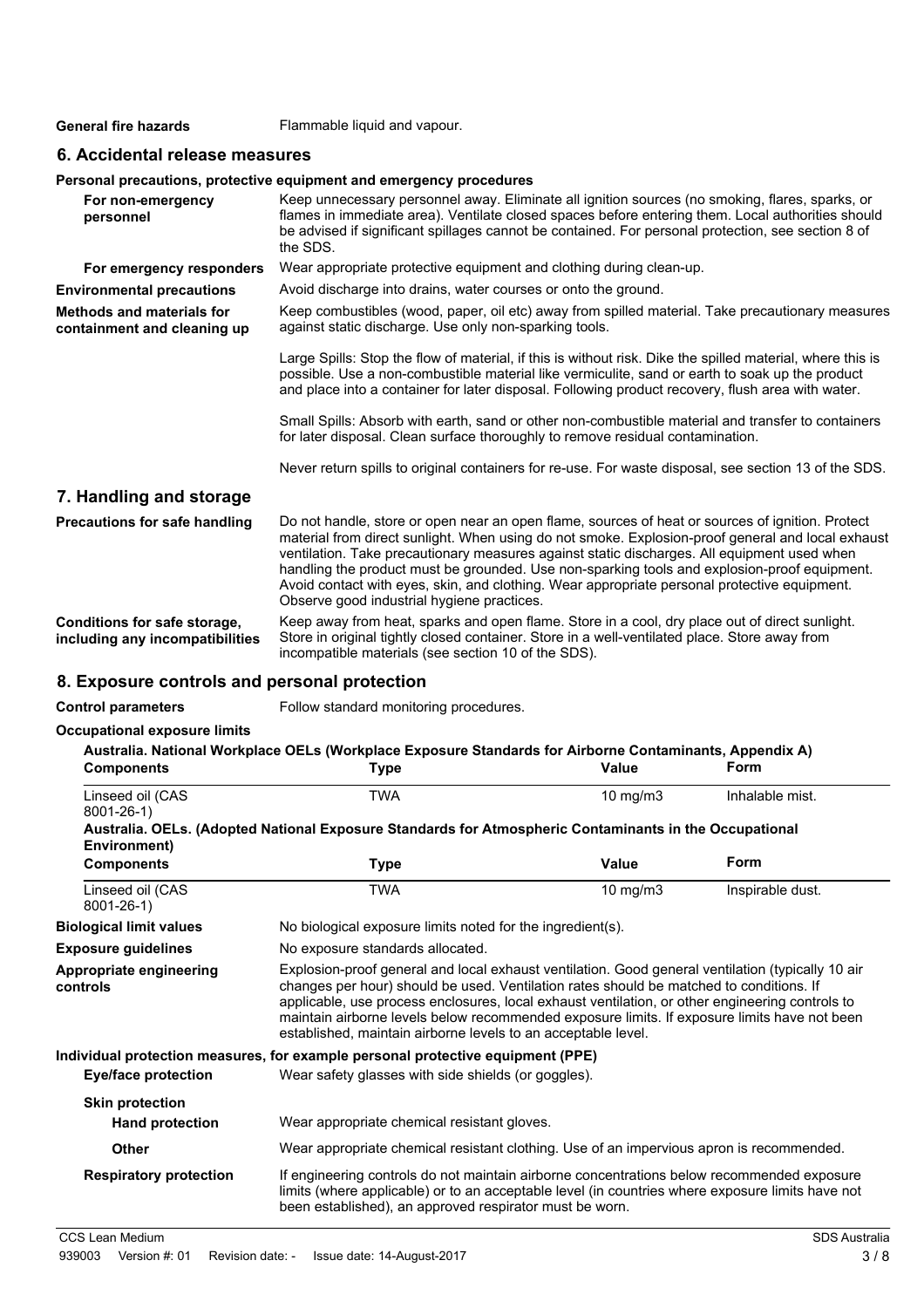| <b>Thermal hazards</b>  | Wear appropriate thermal protective clothing, when necessary.                                                                                                                                                               |
|-------------------------|-----------------------------------------------------------------------------------------------------------------------------------------------------------------------------------------------------------------------------|
| <b>Hygiene measures</b> | Always observe good personal hygiene measures, such as washing after handling the material<br>and before eating, drinking, and/or smoking. Routinely wash work clothing and protective<br>equipment to remove contaminants. |

# **9. Physical and chemical properties**

| Appearance                                        |                                                                                                  |
|---------------------------------------------------|--------------------------------------------------------------------------------------------------|
| <b>Physical state</b>                             | Liquid.                                                                                          |
| Form                                              | Liquid.                                                                                          |
| Colour                                            | Not available.                                                                                   |
| Odour                                             | Not available.                                                                                   |
| <b>Odour threshold</b>                            | Not available.                                                                                   |
| pH                                                | Not available.                                                                                   |
| Melting point/freezing point                      | Not available.                                                                                   |
| Initial boiling point and boiling<br>range        | Not available.                                                                                   |
| <b>Flash point</b>                                | 56.0 °C (132.8 °F)                                                                               |
| <b>Evaporation rate</b>                           | Not available.                                                                                   |
| Flammability (solid, gas)                         | Not applicable.                                                                                  |
| Upper/lower flammability or explosive limits      |                                                                                                  |
| <b>Flammability limit - lower</b><br>(%)          | Not available.                                                                                   |
| <b>Flammability limit - upper</b><br>(%)          | Not available.                                                                                   |
| Vapour pressure                                   | Not available.                                                                                   |
| <b>Vapour density</b>                             | Not available.                                                                                   |
| <b>Relative density</b>                           | Not available.                                                                                   |
| Solubility(ies)                                   |                                                                                                  |
| Solubility (water)                                | Not available.                                                                                   |
| <b>Partition coefficient</b><br>(n-octanol/water) | Not available.                                                                                   |
| <b>Auto-ignition temperature</b>                  | Not available.                                                                                   |
| <b>Decomposition temperature</b>                  | Not available.                                                                                   |
| <b>Viscosity</b>                                  | Not available.                                                                                   |
| 10. Stability and reactivity                      |                                                                                                  |
| <b>Reactivity</b>                                 | The product is stable and non-reactive under normal conditions of use, storage and transport.    |
| <b>Chemical stability</b>                         | Material is stable under normal conditions.                                                      |
| <b>Possibility of hazardous</b><br>reactions      | No dangerous reaction known under conditions of normal use.                                      |
| <b>Conditions to avoid</b>                        | Avoid heat, sparks, open flames and other ignition sources. Contact with incompatible materials. |
| Incompatible materials                            | Strong oxidising agents.                                                                         |
| <b>Hazardous decomposition</b><br>products        | No hazardous decomposition products are known.                                                   |
| 11. Toxicological information                     |                                                                                                  |

#### **Information on possible routes of exposure**

| <b>Inhalation</b>   | Inhalation of oil mist or vapours formed during heating of the product will irritate the respiratory<br>system and provoke coughing. |
|---------------------|--------------------------------------------------------------------------------------------------------------------------------------|
| <b>Skin contact</b> | Causes skin irritation. Sensitive individuals may experience dermatitis after long exposure of oil<br>on skin.                       |
| Eye contact         | Direct contact with eyes may cause temporary irritation.                                                                             |
| <b>Ingestion</b>    | Expected to be a low ingestion hazard.                                                                                               |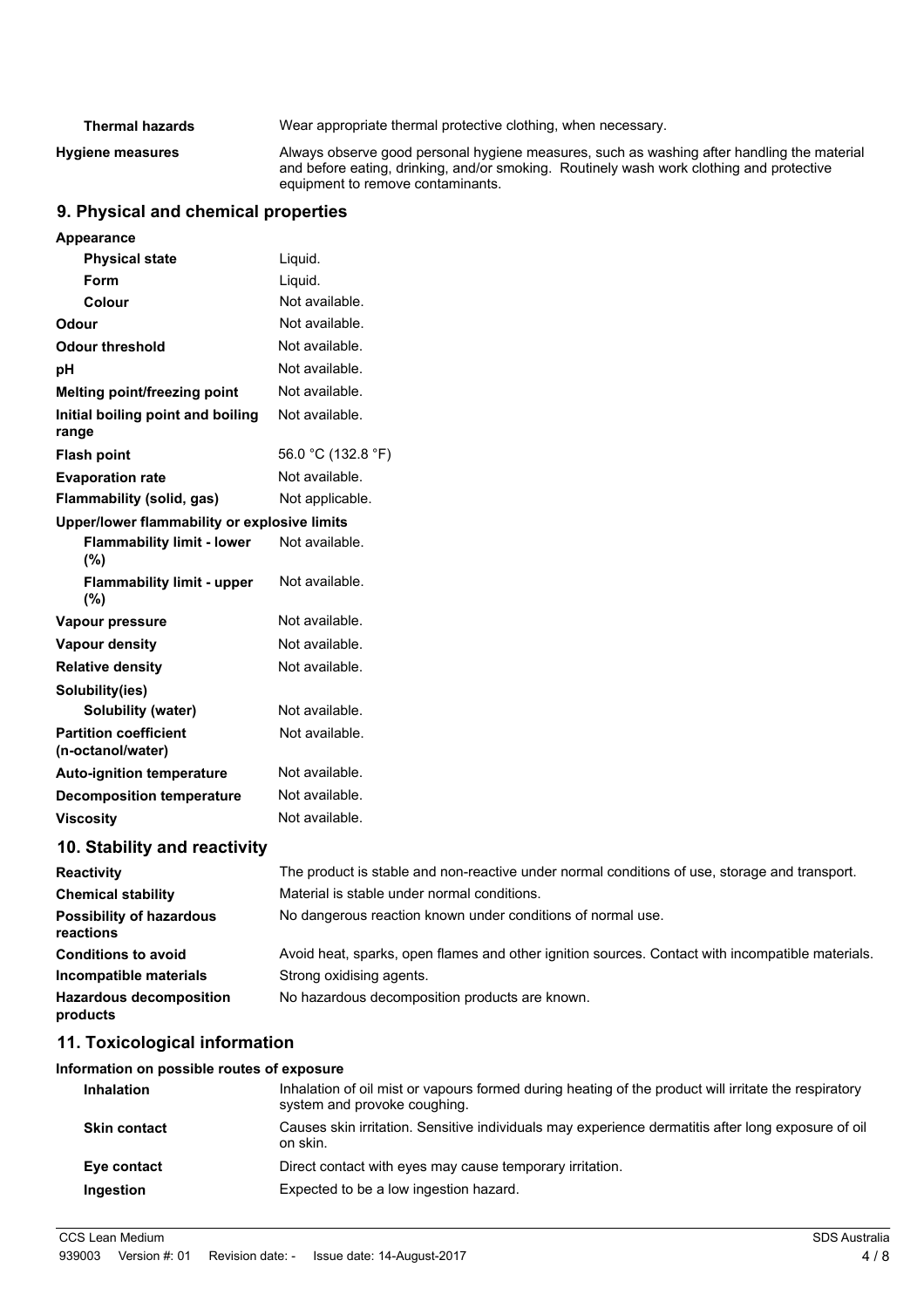| <b>Symptoms related to exposure</b>                   | Skin irritation. Direct contact with eyes may cause temporary irritation. May cause redness and<br>pain. Sensitisation. |  |
|-------------------------------------------------------|-------------------------------------------------------------------------------------------------------------------------|--|
| <b>Acute toxicity</b>                                 | May cause discomfort if swallowed.                                                                                      |  |
| <b>Skin corrosion/irritation</b>                      | Causes skin irritation.                                                                                                 |  |
| Serious eye damage/irritation                         | Direct contact with eyes may cause temporary irritation.                                                                |  |
| <b>Respiratory or skin sensitisation</b>              |                                                                                                                         |  |
| <b>Respiratory sensitisation</b>                      | Not a respiratory sensitiser.                                                                                           |  |
| <b>Skin sensitisation</b>                             | May cause allergic skin reaction.                                                                                       |  |
| Germ cell mutagenicity                                | No data available to indicate product or any components present at greater than 0.1% are<br>mutagenic or genotoxic.     |  |
| Carcinogenicity                                       | Not classifiable as to carcinogenicity to humans.                                                                       |  |
| <b>Reproductive toxicity</b>                          | This product is not expected to cause reproductive or developmental effects.                                            |  |
| Specific target organ toxicity -<br>single exposure   | Not classified.                                                                                                         |  |
| Specific target organ toxicity -<br>repeated exposure | Not classified.                                                                                                         |  |
| <b>Aspiration hazard</b>                              | Not an aspiration hazard.                                                                                               |  |
| <b>Chronic effects</b>                                | Excessive inhalation of oil mist may affect the respiratory system.                                                     |  |
| <b>Other information</b>                              | No other specific acute or chronic health impact noted.                                                                 |  |

# **12. Ecological information**

| <b>Ecotoxicity</b>               | Toxic to aquatic life with long lasting effects. |
|----------------------------------|--------------------------------------------------|
| Persistence and degradability    | The product is readily biodegradable in water.   |
| <b>Bioaccumulative potential</b> | No data available.                               |
| <b>Mobility in soil</b>          | No data available for this product.              |
| Other adverse effects            | No data available.                               |

#### **13. Disposal considerations**

| <b>Disposal methods</b> | Collect and reclaim or dispose in sealed containers at licensed waste disposal site. Dispose of<br>contents/container in accordance with local/regional/national/international regulations.                            |
|-------------------------|------------------------------------------------------------------------------------------------------------------------------------------------------------------------------------------------------------------------|
| <b>Residual waste</b>   | Dispose of in accordance with local regulations. Empty containers or liners may retain some<br>product residues. This material and its container must be disposed of in a safe manner (see:<br>Disposal instructions). |
| Contaminated packaging  | Since emptied containers may retain product residue, follow label warnings even after container is<br>emptied. Empty containers should be taken to an approved waste handling site for recycling or<br>disposal.       |

# **14. Transport information**

| <b>ADG</b>                    |            |
|-------------------------------|------------|
| UN number                     | 1263       |
| UN proper shipping name       | Paint      |
| Transport hazard class(es)    |            |
| Class                         | 3          |
| <b>Subsidiary risk</b>        |            |
| Packing group                 | Ш          |
| <b>Environmental hazards</b>  | Yes        |
| <b>Hazchem Code</b>           | $\cdot$ 3Y |
| Special procesitions for user | Read e     |

**Special precautions for user** Read safety instructions, SDS and emergency procedures before handling. Australian Special Provision AU01 applies. Environmentally Hazardous Substances meeting the descriptions of UN3077 or UN3082 are not subject to this Code when transported by road or rail in; (a) packagings that do not incorporate a receptacle exceeding 500 kg(L); or (b) IBCs.

| UN number                  | 1263  |
|----------------------------|-------|
| UN proper shipping name    | Paint |
| Transport hazard class(es) |       |
| Class                      | 3     |
| <b>Subsidiary risk</b>     |       |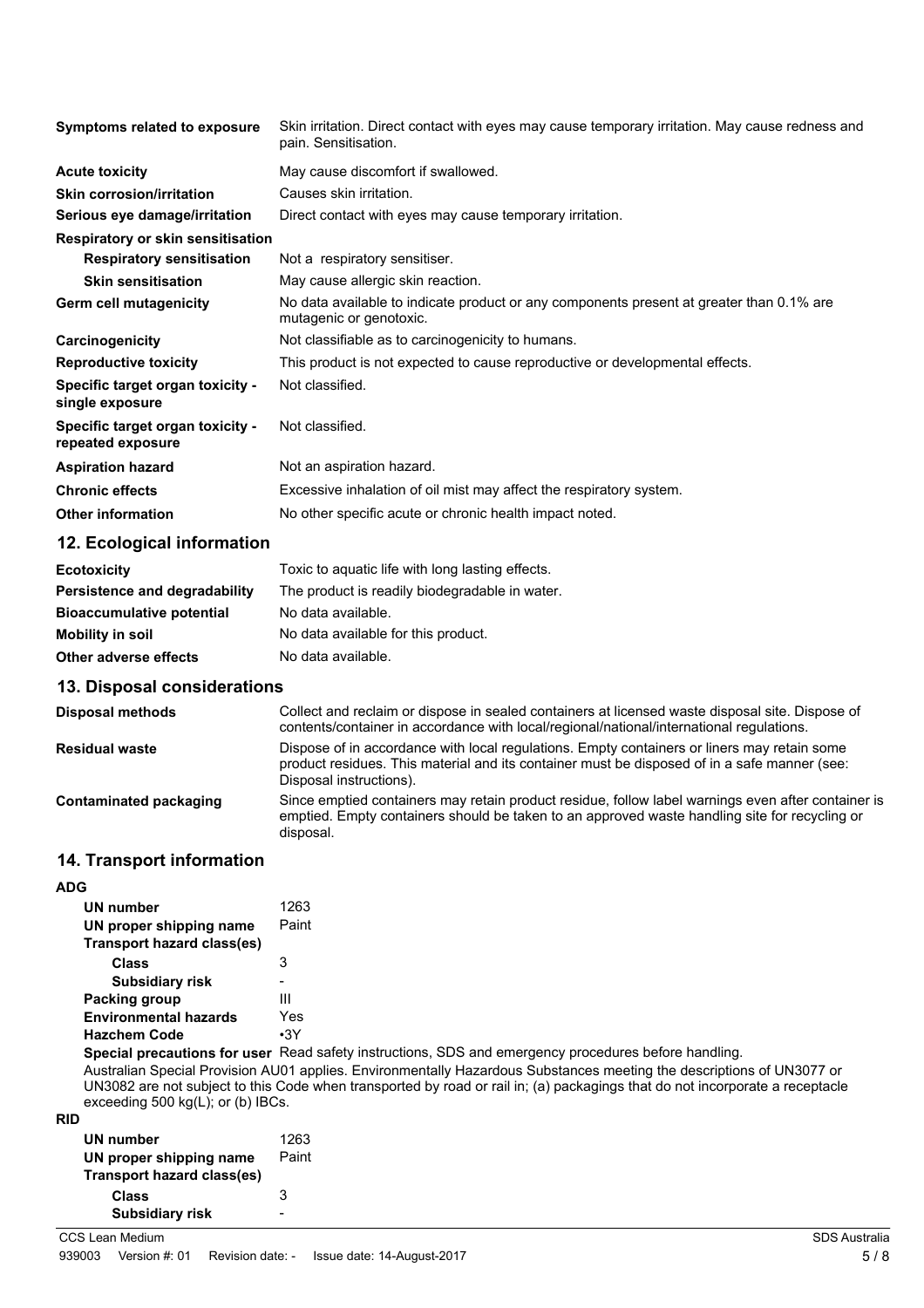| Label(s)                       | 3                                                                                                    |
|--------------------------------|------------------------------------------------------------------------------------------------------|
| Packing group                  | Ш                                                                                                    |
| <b>Environmental hazards</b>   | Yes                                                                                                  |
|                                | Special precautions for user Read safety instructions, SDS and emergency procedures before handling. |
| <b>IATA</b>                    |                                                                                                      |
| UN number                      | 1263                                                                                                 |
| UN proper shipping name        | Paint                                                                                                |
| Transport hazard class(es)     |                                                                                                      |
| <b>Class</b>                   | 3                                                                                                    |
| <b>Subsidiary risk</b>         |                                                                                                      |
| Packing group                  | Ш                                                                                                    |
| <b>Environmental hazards</b>   | Yes                                                                                                  |
| <b>ERG Code</b>                | 31                                                                                                   |
|                                | Special precautions for user Read safety instructions, SDS and emergency procedures before handling. |
| <b>IMDG</b>                    |                                                                                                      |
| UN number                      | 1263                                                                                                 |
| UN proper shipping name        | <b>PAINT</b>                                                                                         |
| Transport hazard class(es)     |                                                                                                      |
| <b>Class</b>                   | 3                                                                                                    |
| <b>Subsidiary risk</b>         |                                                                                                      |
| Packing group                  | Ш                                                                                                    |
| <b>Environmental hazards</b>   |                                                                                                      |
| <b>Marine pollutant</b>        | Yes                                                                                                  |
| <b>EmS</b>                     | $F-E$ , $S-E$                                                                                        |
|                                | Special precautions for user Read safety instructions, SDS and emergency procedures before handling. |
| Transport in bulk according to | This product is a liquid and when transported in bulk is covered under MARPOL 73/78 Annex II.        |
| Annex II of MARPOL 73/78 and   | This product is listed in the IBC Code.                                                              |
| the IBC Code                   | Ship type: 3<br>Pollution category: Y                                                                |

# **15. Regulatory information**

#### **Safety, health and environmental regulations**

**National regulations**

No poison schedule number allocated. This Safety Data Sheet was prepared in accordance with Australia Model Code of Practice for the preparation of Safety Data Sheets for Hazardous Chemicals (23/12/2011).

| <b>Australia Medicines &amp; Poisons Appendix A</b>                                            |
|------------------------------------------------------------------------------------------------|
| Poisons schedule number not allocated.<br>Australia Medicines & Poisons Appendix B             |
| Poisons schedule number not allocated.<br>Australia Medicines & Poisons Appendix D             |
| Poisons schedule number not allocated.<br><b>Australia Medicines &amp; Poisons Appendix E</b>  |
| Poisons schedule number not allocated.<br>Australia Medicines & Poisons Appendix F             |
| Poisons schedule number not allocated.<br><b>Australia Medicines &amp; Poisons Appendix G</b>  |
| Poisons schedule number not allocated.<br><b>Australia Medicines &amp; Poisons Appendix H</b>  |
| Poisons schedule number not allocated.<br><b>Australia Medicines &amp; Poisons Appendix I</b>  |
| Poisons schedule number not allocated.<br>Australia Medicines & Poisons Appendix J             |
| Poisons schedule number not allocated.<br>Australia Medicines & Poisons Appendix K             |
| Poisons schedule number not allocated.<br><b>Australia Medicines &amp; Poisons Schedule 10</b> |
| Poisons schedule number not allocated.                                                         |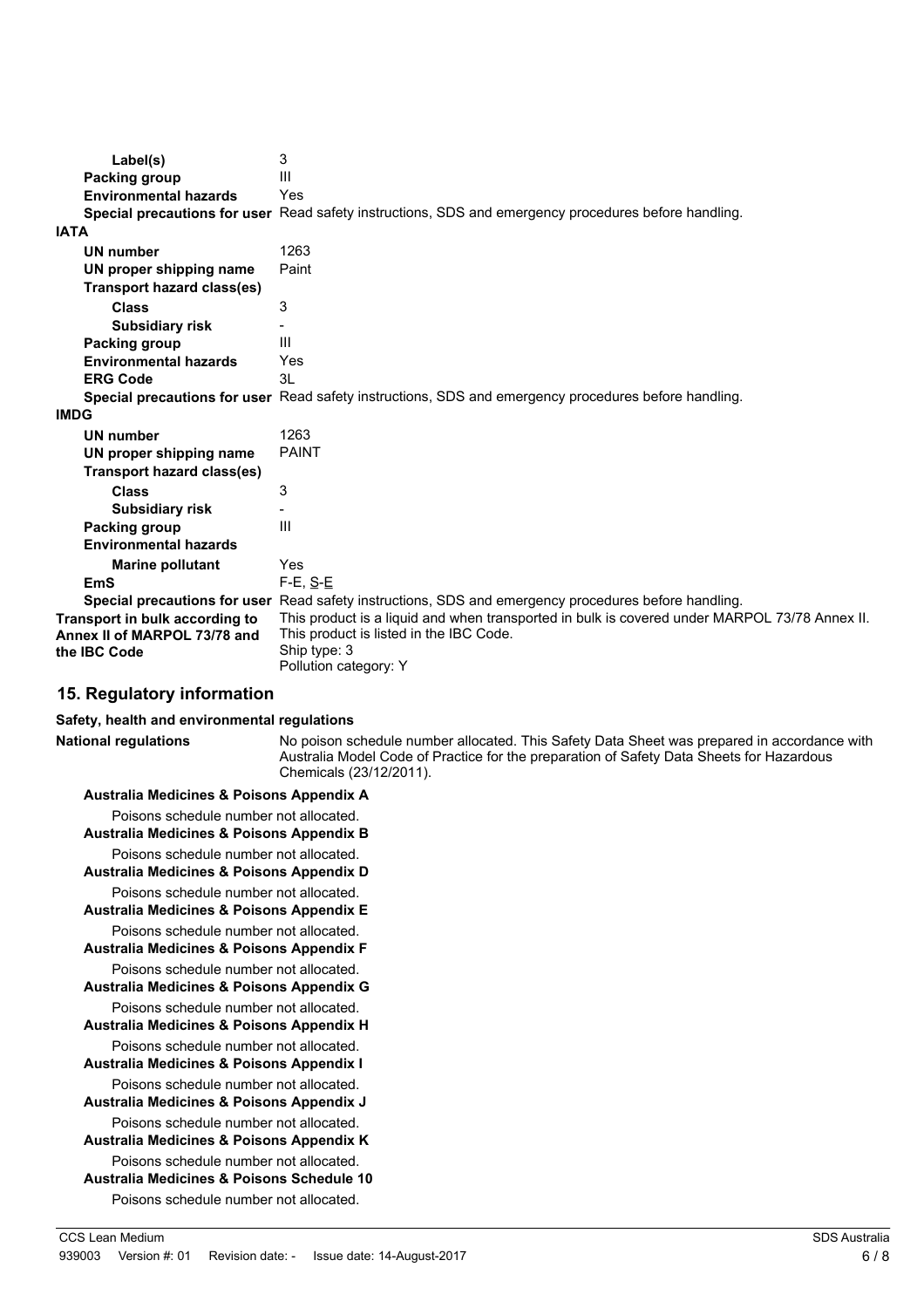| Australia Medicines & Poisons Schedule 2                                                      |                                                                                                                                                                                                                                                                                 |                                                                                                      |                        |  |  |
|-----------------------------------------------------------------------------------------------|---------------------------------------------------------------------------------------------------------------------------------------------------------------------------------------------------------------------------------------------------------------------------------|------------------------------------------------------------------------------------------------------|------------------------|--|--|
| Poisons schedule number not allocated.<br><b>Australia Medicines &amp; Poisons Schedule 3</b> |                                                                                                                                                                                                                                                                                 |                                                                                                      |                        |  |  |
| Poisons schedule number not allocated.                                                        |                                                                                                                                                                                                                                                                                 |                                                                                                      |                        |  |  |
| <b>Australia Medicines &amp; Poisons Schedule 4</b>                                           |                                                                                                                                                                                                                                                                                 |                                                                                                      |                        |  |  |
| Poisons schedule number not allocated.<br>Australia Medicines & Poisons Schedule 5            |                                                                                                                                                                                                                                                                                 |                                                                                                      |                        |  |  |
| Poisons schedule number not allocated.<br><b>Australia Medicines &amp; Poisons Schedule 6</b> |                                                                                                                                                                                                                                                                                 |                                                                                                      |                        |  |  |
| Poisons schedule number not allocated.<br>Australia Medicines & Poisons Schedule 7            |                                                                                                                                                                                                                                                                                 |                                                                                                      |                        |  |  |
| Poisons schedule number not allocated.                                                        |                                                                                                                                                                                                                                                                                 |                                                                                                      |                        |  |  |
| Australia Medicines & Poisons Schedule 8                                                      |                                                                                                                                                                                                                                                                                 |                                                                                                      |                        |  |  |
| Poisons schedule number not allocated.<br>Australia Medicines & Poisons Schedule 9            |                                                                                                                                                                                                                                                                                 |                                                                                                      |                        |  |  |
| Poisons schedule number not allocated.                                                        |                                                                                                                                                                                                                                                                                 |                                                                                                      |                        |  |  |
| High Volume Industrial Chemicals (HVIC)                                                       |                                                                                                                                                                                                                                                                                 |                                                                                                      |                        |  |  |
| Linseed oil (CAS 8001-26-1)                                                                   |                                                                                                                                                                                                                                                                                 | 1000 - 9999 TONNES See the regulation for additional<br>information.                                 |                        |  |  |
|                                                                                               |                                                                                                                                                                                                                                                                                 | Importation of Ozone Deleting Substances (Customs(Prohibited imports) Regulations 1956, Schedule 10) |                        |  |  |
| Not listed.                                                                                   | National Pollutant Inventory (NPI) substance reporting list                                                                                                                                                                                                                     |                                                                                                      |                        |  |  |
| Not listed.                                                                                   |                                                                                                                                                                                                                                                                                 |                                                                                                      |                        |  |  |
| <b>Prohibited Carcinogenic Substances</b>                                                     |                                                                                                                                                                                                                                                                                 |                                                                                                      |                        |  |  |
| Not regulated.                                                                                | Prohibited Substances (National Model Regulation for the control of Workplace Hazardous Substances, Schedule 2<br>NOHSC: 1005 (1994) as amended)<br>Not listed.<br>Resricted Importation of Organochlorine Chemicals (Customs(Prohibited Imports) Regulations 1956, Schedule 9) |                                                                                                      |                        |  |  |
|                                                                                               |                                                                                                                                                                                                                                                                                 |                                                                                                      |                        |  |  |
|                                                                                               |                                                                                                                                                                                                                                                                                 |                                                                                                      |                        |  |  |
| Not listed.                                                                                   |                                                                                                                                                                                                                                                                                 |                                                                                                      |                        |  |  |
| <b>Restricted Carcinogenic Substances</b>                                                     |                                                                                                                                                                                                                                                                                 |                                                                                                      |                        |  |  |
| Not regulated.                                                                                |                                                                                                                                                                                                                                                                                 |                                                                                                      |                        |  |  |
| <b>International regulations</b>                                                              |                                                                                                                                                                                                                                                                                 |                                                                                                      |                        |  |  |
| <b>Stockholm Convention</b>                                                                   |                                                                                                                                                                                                                                                                                 |                                                                                                      |                        |  |  |
| Not applicable.                                                                               |                                                                                                                                                                                                                                                                                 |                                                                                                      |                        |  |  |
| <b>Rotterdam Convention</b>                                                                   |                                                                                                                                                                                                                                                                                 |                                                                                                      |                        |  |  |
| Not applicable.<br>Kyoto protocol                                                             |                                                                                                                                                                                                                                                                                 |                                                                                                      |                        |  |  |
| Not applicable.                                                                               |                                                                                                                                                                                                                                                                                 |                                                                                                      |                        |  |  |
| <b>Montreal Protocol</b>                                                                      |                                                                                                                                                                                                                                                                                 |                                                                                                      |                        |  |  |
| Not applicable.<br><b>Basel Convention</b>                                                    |                                                                                                                                                                                                                                                                                 |                                                                                                      |                        |  |  |
| Not applicable.                                                                               |                                                                                                                                                                                                                                                                                 |                                                                                                      |                        |  |  |
| <b>International Inventories</b>                                                              |                                                                                                                                                                                                                                                                                 |                                                                                                      |                        |  |  |
| Country(s) or region                                                                          | <b>Inventory name</b>                                                                                                                                                                                                                                                           |                                                                                                      | On inventory (yes/no)* |  |  |
| Australia                                                                                     |                                                                                                                                                                                                                                                                                 | Australian Inventory of Chemical Substances (AICS)                                                   | Yes                    |  |  |
| Canada                                                                                        | Domestic Substances List (DSL)                                                                                                                                                                                                                                                  |                                                                                                      | Yes                    |  |  |
| Canada                                                                                        | Non-Domestic Substances List (NDSL)                                                                                                                                                                                                                                             |                                                                                                      | No                     |  |  |
| China                                                                                         |                                                                                                                                                                                                                                                                                 | Inventory of Existing Chemical Substances in China (IECSC)                                           | Yes                    |  |  |
| Europe                                                                                        | Substances (EINECS)                                                                                                                                                                                                                                                             | European Inventory of Existing Commercial Chemical                                                   | No                     |  |  |
| Europe                                                                                        |                                                                                                                                                                                                                                                                                 | European List of Notified Chemical Substances (ELINCS)                                               | No                     |  |  |
| Japan                                                                                         |                                                                                                                                                                                                                                                                                 | Inventory of Existing and New Chemical Substances (ENCS)                                             | No                     |  |  |
| Korea                                                                                         | Existing Chemicals List (ECL)                                                                                                                                                                                                                                                   |                                                                                                      | Yes                    |  |  |
| New Zealand                                                                                   | New Zealand Inventory                                                                                                                                                                                                                                                           |                                                                                                      | Yes                    |  |  |
|                                                                                               |                                                                                                                                                                                                                                                                                 |                                                                                                      |                        |  |  |
| CCS Lean Medium                                                                               |                                                                                                                                                                                                                                                                                 |                                                                                                      | <b>SDS Australia</b>   |  |  |